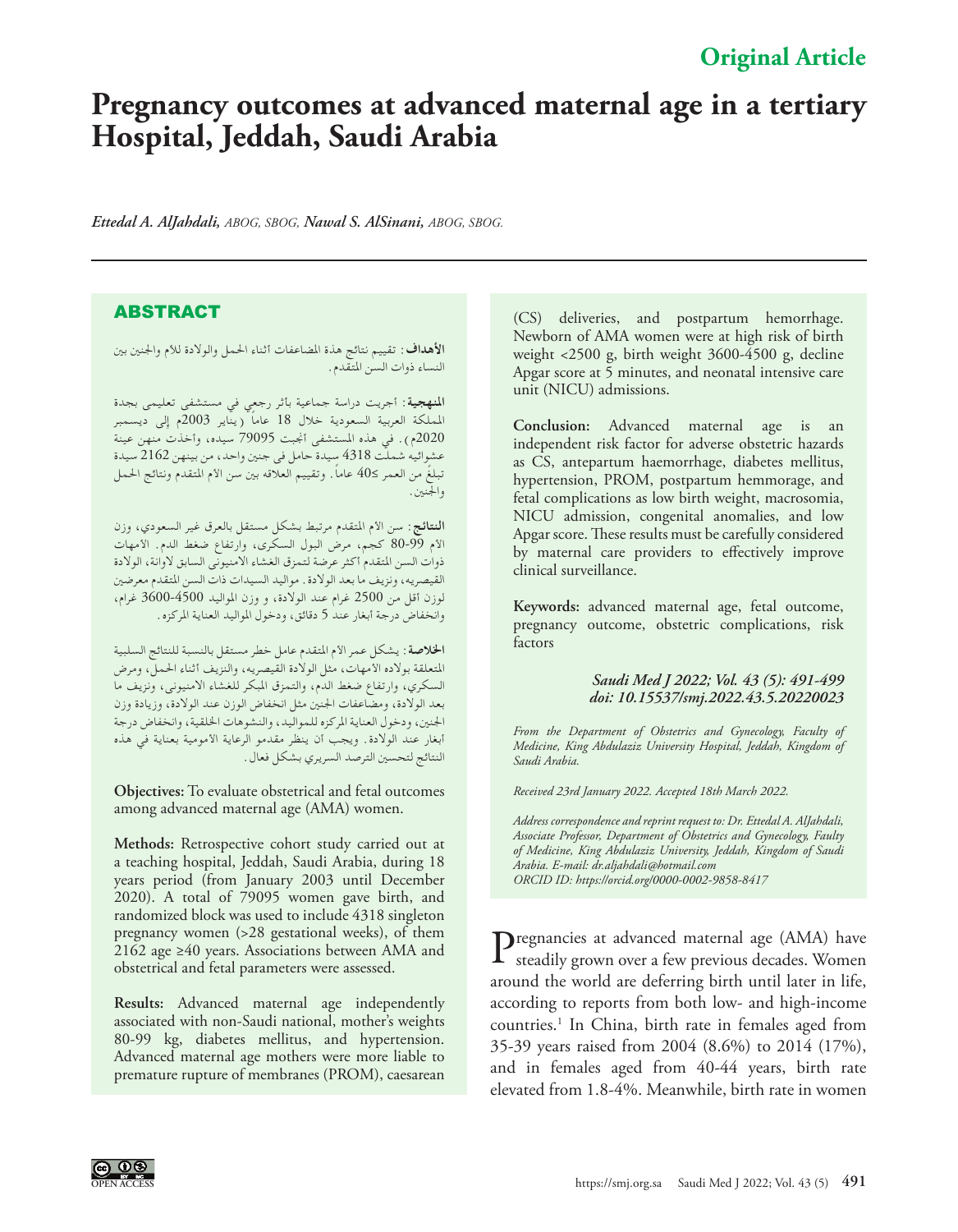of 25-29 years declined from 102.4% into 93.6%.[2](#page-7-1) In 2016, advanced pregnancies ratio was 31.0% of total pregnancies.[3](#page-7-2) In Saudi Arabia and other Middle Eastern countries, females still get children after 35 years, owing to a solid family financial situation in which the husband is the primary breadwinner and the desire to have large families.<sup>[4](#page-7-3)</sup>

Many women delayed childbearing into their later reproductive life for various causes, including marriage postpone, late pregnency because of infertility, career advancement and higher education, prolonged life expectancy, more effective contraceptive techniques, recent infertility therapy, the need for large family, and absence or ineffective family planning.<sup>[5](#page-7-4)</sup> In contrast to developed countries, where AMA females were most likely primiparous, childbearing at AMA is the most common between multiparous women in developing countries due to ineffective family planning methods, a cultural preference for big families, and poverty.<sup>6</sup>

Although delayed childbearing and AMA effects on maternal and perinatal outcomes investigated, obstetric literature differs on what constitutes AMA. Maternal advanced age is traditionally described as being >35 years old at delivery time, although other authors utilized limitation age of 40 and even 44 years[.7](#page-7-6)[,8](#page-7-7) Inspite of cutoff AMA is, pregnancies in females aged >35 years subjected to risk of both obstetric interventions and complications. While the majority of these studies found a strong link between age and pregnancy outcome, others came up with contradictory results.<sup>9</sup> Advanced maternal age is associated with raised risk of perinatal deaths, spontaneous abortions, complications of pregnancy as diabetes mellitus and hypertension; interventions as caesarean (CS) deliveries, labor induction, fetal complications as preterm birth, low birth weights, and congenital anomalies.<sup>10</sup>

Given the significant rise in number of older mothers and paucity of evidence in the literature, it is critical to figure out whether and how AMA affects the health of both mother and newborn. Currently, there is limited published information in Saudi Arabia that reveal associations between AMA (≥40 years), obestetrical, and neonatal outcomes. This retrospective research aimed to evaluate obestetrical and newborn outcomes in association with AMA in females with singleton pregnancies at a tertiary teaching university hospital, Jeddah, Saudi Arabia.

**Disclosure.** Authors have no conflict of interests, and the work was not supported or funded by any drug company.

**Methods.** This retrospective cohort research was carried out from January 2003 until December 2020 on females attended antenatal visits and delivered in the Department of Obstetrics and Gynecology, King Abdulaziz University Hospital, Jeddah, Saudi Arabia. Ethical approval was obtained from the Ethical Committee Broad of King Abdulaziz University Hospital. Study protocoal was carried out according to Declaration of Helsinki.

Total numbers of deliveries during research duration of 18 years were 79095. In this study, randomized block method was used to include only 4318 singleton pregnancy. Block randomization is the most common used method in clinical research to decrease bias in selection of participants. This method elevates the probability that each arm of the research had almost the same numbers of individuals by sequencing participant assignments by block. In this study delivered women were divided into 2 groups, those <40 years and those ≥40 years and then participants of each group were selected followed by several blocks of participants and so on in each year to choose the appropriate sample size instead of a large number of delivered women during 18 years period of the study. The research group included females aged  $\geq 40$  years at delivery (n=2162), while women of <40 years formed the comparison group (n=2156). Females with singleton pregnancies that lasted >24 weeks and whose gestational age established by ultrasound scan were eligible to participate. Exclusion criteria were women <20 years, multiple pregnancies, pregnancy with reproductive aid methods, and having known physical and mental diseases (such as kidney, immune diseases, cancers, hepatitis, and sexually transferred diseases, so on). Major fetal abnormalities, multiple gestations, and microdeletions or aneuploidies verified by karyotype or array-comparative genomic hybridization were also excluded.

The data was obtained from department's computerized database and available hospital records over the 18-year period. The obstetrical characteristics and complications such as nationality, mother's weights, maternal age groups, mother's comorbidity, antipartum hemorrhage, gravidity, parity, numbers of vaginal or CS deliveries, delivery mode, amniotic membrane rupture mode, amniotic fluid status, total labor duration, post-partum complications such as retained placenta, and postpartum hemorrhage were assessed. The newborn data such as birth weights, Apgar score at 5 minutes, neonatal intensive care unit (NICU) admission, abnormality of newborn, and viability were collected.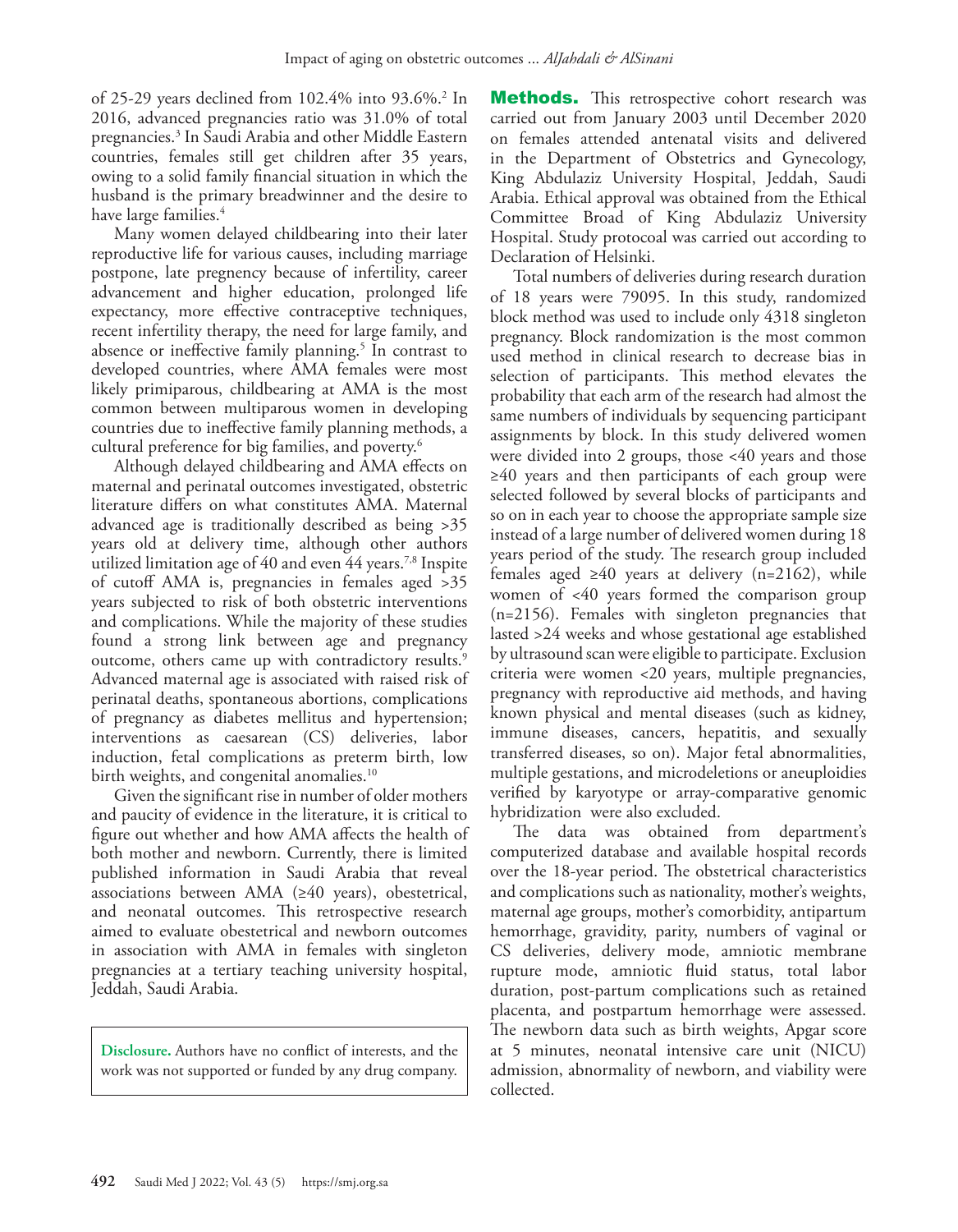Vaginal bleeding due to placental abruption, placenta previa, pregnancy difficulties after 24 weeks, extra-uterine causes, and hemorrhage due to unknown origin were characterized as APH. When in late pregnancy edge of placenta covered or within 2 cm of internal cervical orifice, trans-vaginal ultrasonography was used to identify placenta previa. Premature rupture of amniotic fluid (PROM) is defined as amniotic membranes rupture before 37 weeks of gestation. Elective CS deliveries are made only for one or more and medical indications. Emergency CS deliveries such as CS is carried out after labor onset, suspected fetal distress, intrapartum or severe APH. Multiparty was considered when gravid was ≥2. Postpartum hemorrhage described as loss of blood >500 mL for vaginal birth or 1000 mL for CS birth, requiring hysterectomy or concentrated red cell transfusion. Gestational age was estimated referred to information from last menstrual cycle and first trimester ultrasound scan. Neonatal weight was divided into 4 categories: large for gestational age (birth weight  $> 90<sup>th</sup>$  percentile for gestation based upon local reference chart); small for gestational age (birth weight  $10<sup>th</sup>$  percentile); macrosomia (birth weight >4500 grams); and low birth weight (birth weight <2500 grams). Preterm all births <37 weeks and >27 gestational weeks or <259 days from day one of woman's last menstrual cycle. Miscarriage is spontaneous fetal loss <22 week of gestation. Abortion is termination or initiation of termination of pregnancy before reaching viability (before 28 weeks of gestation or <1 kg fetal weight). Intrauterine growth restriction defined as less than  $10<sup>th</sup>$  percentile of normal neonatal weight. Stillbirth defined as fetal mortality happened beyond 28 weeks of pregnancy or when baby weighed >400 grams at birth. A low Apgar score is score of less than 7 at 1 or 5 minutes. Prior researches carried out regarding obstetric and neonatal complications were searched on, using Google Scholar by searching key words versus subjects.

*Statistical analysis.* Statistical Package for the Social Sciences, version 23.0 (IBM Corp., Armonk, NY, USA) was utilized for analysis. Frequencies and percentages were utilized for categorical data. Categorical data compared utilizing  $\chi^2$  test (with Yates correction) or Fisher exact test. Association between mother age and obstetric and newborn factors were determined using cross tabulation  $(\chi^2)$  to estimate odd's ratios (ORs) and 95% confidence interval (CI). Variations considered significant at a *p*-value of <0.05.

Results. Among all pregnancies, 2162 (51.1%) were women aged ≥40 years and 2156 (48.9%) were women age <40 years. Women aged  $\geq 40$  years were more non-Saudi, weigh 80-99 kg than women younger <40 years (*p*<0.0001). The percentages of Saudi mothers' weight (40-59 kg and >100 kg) were significantly decreased in females aged ≥40 years versus younger age group (*p*<0.0001). To identify AMA independent role on variable outcomes determined in cross tabulation analysis to calculate ORs and 95% CI were carried out for maternal and newborn variables. Advanced maternal age was independently linked with non-Saudi national (OR=1.600, 95% CI: [1.418-1.809]), mother's weight 80-99 kg (OR=2.420, 95% CI: [2.049-2.857]) (**Table 1**).

Females aged ≥40 years were more gravidity, parity, number of vaginal deliveries ≥5, and once made CS than women aged <40 years (*p*<0.0001). Percentages of gravidity and parity 2-4, number of vaginal deliveries (0 and 2-4), and no CS were significantly decreased in females aged ≥40 years versus younger age group (*p*<0.0001). Advanced maternal age was independently linked with gravity 1 and  $\geq 5$ , parity 0, 1, and  $\geq 5$ , number of vaginal deliveries ≥5, and once CS than women aged <40 years (**Table 2**).

Women aged ≥40 years had more diabetes mellitus and hypertension than women aged <40 years (*p*<0.0001). Advanced maternal age was independently linked with diabetes mellitus, and hypertension. Women aged ≥40 years were more in type of labor not available (N/A), membrane (premature rupture of amniotic membrane [PROM], spontaneous rupture of membranes [SROM]), meconium amniotic fluid, total duration of labor (N/A, <6 hours, and 13-20 hours), CS, and postpartum hemorrhage (PPH) than women aged <40 years (*p*<0.0001). The percentages of type of labor (spontaneous, membrane, and none), clear amniotic fluid, total labor duration (6-12 hours), spontaneous vaginal delivery (SVD), instrument deliveries, and retained placenta were significantly decreased in females aged ≥40 years versus younger age group (*p*<0.0001). Advanced maternal age was independently linked with labor N/A, PROM, and SROM, meconium amniotic fluid, total labor duration of N/A, <6 hours, and 13-20 hours, CS, and PPH (**Table 3**).

Newborn of women aged ≥40 years were more birth weight <2500 grams, 3600-4500 grams, abnormal Apgar score, and admission to NICU versus women aged <40 years (*p*<0.0001). The birth weight 2500-3560 kg, dead newborn, and still birth significantly decreased in females aged ≥40 years versus younger age group (*p*<0.0001). Advanced maternal age was independently linked with birth weight <2500 grams, birth weight 3600-4500 grams, abnormal Apgar score, and admission to NICU (**Table 4**).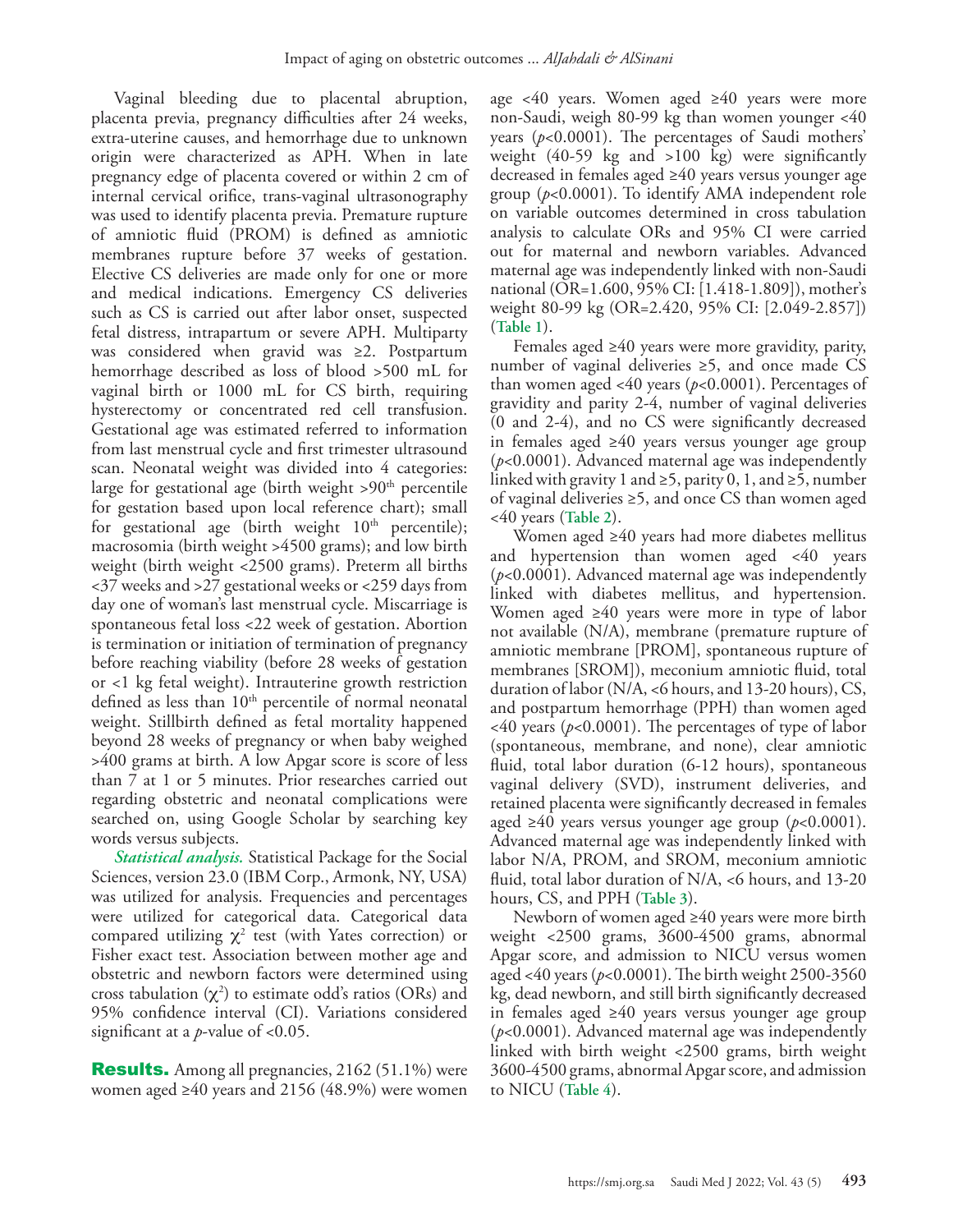| Characteristics | Total       | Mother age $<40$ years | Mother age $\geq 40$ years | Fisher's exact test | OR (95% CI)            |
|-----------------|-------------|------------------------|----------------------------|---------------------|------------------------|
| Nationality     |             |                        |                            |                     |                        |
| Saudi           | 2302 (53.9) | 1265 (58.7)            | 1037(48.1)                 | < 0.0001            | $0.625(0.554-0.705)$   |
| Non-Saudi       | 1972 (46.1) | 853 (40.3)             | 1119 (51.9)                | < 0.0001            | $1.600(1.418-1.806)$   |
| Mother's weight |             |                        |                            |                     |                        |
| 40-59 $kg$      | 254(10.6)   | 218 (19.2)             | 36(2.9)                    | < 0.0001            | $0.124(0.086 - 0.179)$ |
| 60-79 kg        | 944 (39.4)  | 461(40.5)              | 483 (38.4)                 | 0.295               | $0.914(0.776-1.077)$   |
| 80-99 kg        | 1061(44.3)  | 376 (33.1)             | 685 (54.5)                 | < 0.0001            | 2.420 (2.049-2.857)    |
| $>100$ kg       | 136(5.7)    | 82(7.2)                | 54 (4.3)                   | 0.003               | $0.577(0.405 - 0.822)$ |
| Age groups      |             |                        |                            |                     |                        |
| $<40$ years     | 2156 (49.9) | 2156 (100)             |                            | < 0.0001            |                        |
| $\geq 40$ years | 2162(50.1)  |                        | 2162 (100)                 |                     | ۰                      |
| $40-42$ years   | 1020(23.8)  |                        | 1076 (49.8)                |                     | ۰                      |
| $43-45$ years   | 718 (16.7)  |                        | 718 (33.2)                 |                     |                        |
| $>45$ years     | 368 (8.6)   |                        | 368 (17.0)                 |                     | ۰                      |

Table 1 - Sociodemographic characteristics in relation to maternal age (N=4318).

The values presented as number and percentages (%). Fisher's extract test utilized to see whether there was a significant difference between groups. OR: odds ratio, CI: confidence interval

Table 2 - The association between obstetrics histories and maternal age (N=4318).

| Pregnancy related characteristics                                                                                                                    | Total       | Mother age $<40$ years | Mother age $\geq 40$ years | Fisher's exact test | OR (95% CI)            |  |
|------------------------------------------------------------------------------------------------------------------------------------------------------|-------------|------------------------|----------------------------|---------------------|------------------------|--|
| Gravidity                                                                                                                                            |             |                        |                            |                     |                        |  |
| $\mathbf{L}$                                                                                                                                         | 49(1.1)     | 5(0.2)                 | 44(2.0)                    | < 0.0001            | 8.937 (3.537-22.582)   |  |
| $2 - 4$                                                                                                                                              | 466(10.8)   | 315 (14.6)             | 151(7.0)                   | < 0.0001            | $0.439(0.358-0.538)$   |  |
| $\geq 5$                                                                                                                                             | 3803 (88.1) | 1836 (85.2)            | 1967 (91.0)                | < 0.0001            | 1.758 (1.455-2.124)    |  |
| Parity                                                                                                                                               |             |                        |                            |                     |                        |  |
| $\sigma$                                                                                                                                             | 51(1.2)     | 5(0.2)                 | 46(2.1)                    | < 0.0001            | 9.352 (3.709-23.582)   |  |
|                                                                                                                                                      | 97(2.2)     | 38(1.8)                | 59(2.7)                    | 0.020               | 1.564 (1.036-2.361)    |  |
| $2 - 4$                                                                                                                                              | 1108(25.7)  | 769 (35.7)             | 339 (15.7)                 | < 0.0001            | $0.335(0.290-0.388)$   |  |
| $\geq 5$                                                                                                                                             | 3062 (70.9) | 1344 (62.3)            | 1718 (79.5)                | < 0.0001            | 2.338 (2.041-2.678)    |  |
| Number of previous vaginal deliveries                                                                                                                |             |                        |                            |                     |                        |  |
| $\overline{0}$                                                                                                                                       | 640 (14.8)  | 388 (18.0)             | 252(11.7)                  | < 0.0001            | $0.601(0.507 - 0.713)$ |  |
|                                                                                                                                                      | 94(2.2)     | 49(2.3)                | 45(2.1)                    | 0.678               | $0.914(0.607-1.376)$   |  |
| $2 - 4$                                                                                                                                              | 876 (20.3)  | 578 (26.8)             | 298 (13.8)                 | < 0.0001            | $0.436(0.374-0.510)$   |  |
| $\geq 5$                                                                                                                                             | 2708 (62.7) | 1141 (52.9)            | 1567 (72.5)                | < 0.00001           | 2.343 (2.064-2.659)    |  |
| Number of previous caesarian section                                                                                                                 |             |                        |                            |                     |                        |  |
| $\overline{0}$                                                                                                                                       | 3436 (79.6) | 1816 (84.2)            | 1620 (74.9)                | < 0.0001            | $0.560(0.481 - 0.651)$ |  |
| 1                                                                                                                                                    | 495(11.5)   | 152(7.1)               | 343 (15.9)                 | < 0.0001            | 2.486 (2.033-3.040)    |  |
| $2 - 4$                                                                                                                                              | 349(8.1)    | 163(7.6)               | 186(8.6)                   | 0.219               | $1.151(0.927-1.433)$   |  |
| $\geq 5$                                                                                                                                             | 38(0.9)     | 25(1.2)                | 13(0.6)                    | 0.052               | $0.516(0.263-1.011)$   |  |
| Type of previous labors                                                                                                                              |             |                        |                            |                     |                        |  |
| N/A                                                                                                                                                  | 551 (12.8)  | 166(7.7)               | 385 (17.8)                 | < 0.0001            | 2.598 (2.142-3.150)    |  |
| Spontaneous vaginal delivery                                                                                                                         | 3509 (81.3) | 1861 (86.3)            | 1648 (76.2)                | < 0.0001            | $0.508(0.434-0.595)$   |  |
| Induction delivery                                                                                                                                   | 258(6.0)    | 129(6.0)               | 129(6.0)                   | 1.000               | $0.997(0.775-1.282)$   |  |
| The values presented as number and percentages (%). Fisher's extract test utilized to see whether there was a significant difference between groups. |             |                        |                            |                     |                        |  |

N/A: not available, OR: odds ratio, CI: confidence interval

**Discussion.** Data from this research revealed that Saudi females aged <40 years were significantly higher than those ≥40 years. While, in non-Saudi women aged ≥40 years were significantly more versus <40 years. These results reflected social status in the Saudi world where women married early and delivered early in age.<sup>11</sup>

Most women aged ≥40 years recruited in this study had body weight 80-99 kg. While those <40 years had body weight mostly 60-79 kg. Previous research linked AMA to increase in frequency of overweight and obesity among Saudi women.<sup>12</sup> Maternal obesity linked with elevated risk of CS deliveries, gestational diabetes mellitus (GDM), macrosomia, and stillbirth.[13](#page-7-12) In this study, women with AMA had 91.0% gravidity and 79.5% parity ≥5. In this regard, Fayed et al<sup>4</sup> found that roughly 90% of women aged 40 had a high parity rate.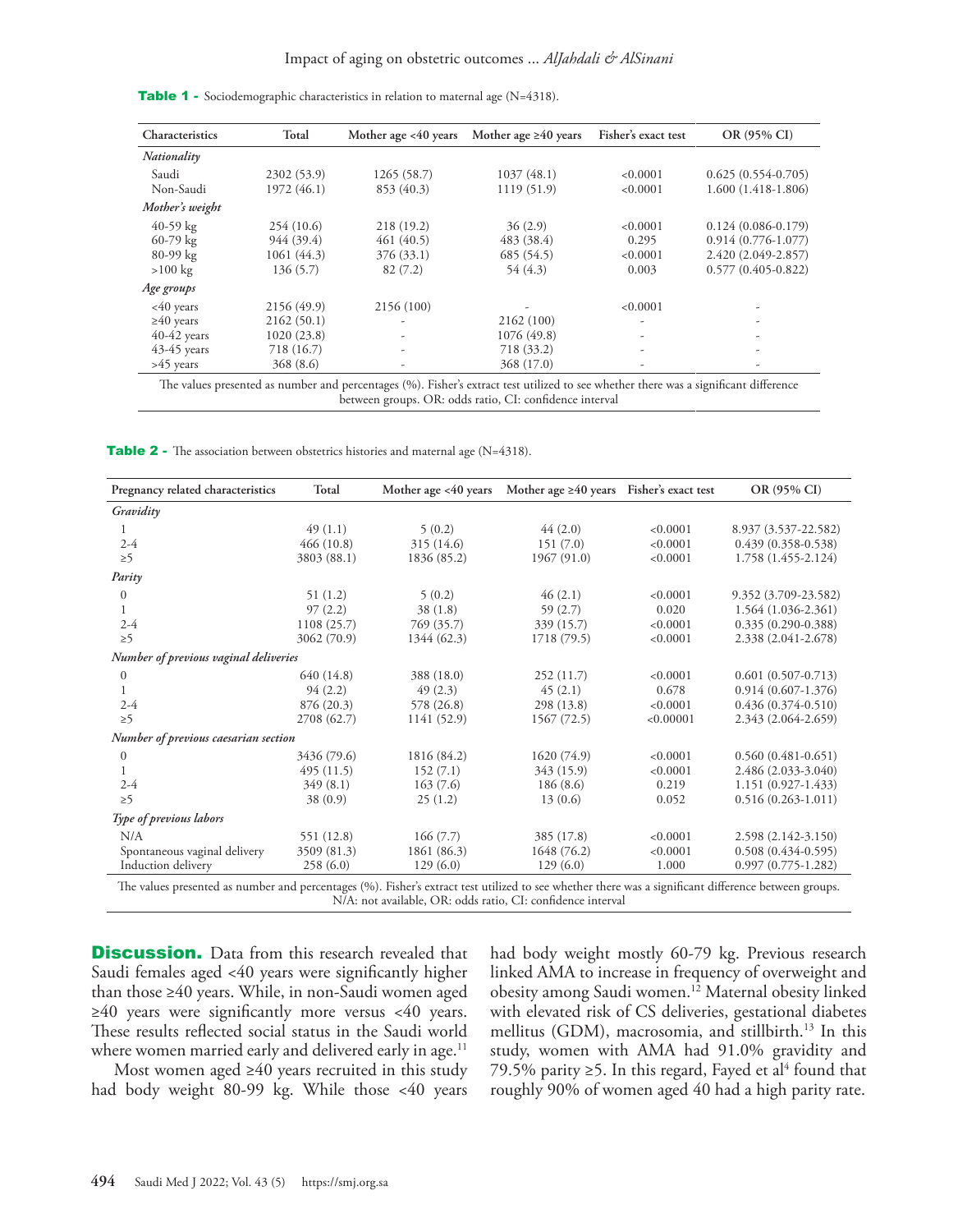|  | Table 3 - The association between maternal outcomes and mothers age. |  |  |  |  |  |  |
|--|----------------------------------------------------------------------|--|--|--|--|--|--|
|--|----------------------------------------------------------------------|--|--|--|--|--|--|

| Variables                      | Total       | Mother age <40 years | Mother age $\geq 40$ years | Fisher's exact test | OR (95% CI)            |
|--------------------------------|-------------|----------------------|----------------------------|---------------------|------------------------|
|                                |             | n(%)                 |                            |                     |                        |
| Comorbidity                    |             |                      |                            |                     |                        |
| <b>None</b>                    | 3460 (80.1) | 1995 (92.5)          | 1465 (67.8)                | < 0.0001            | $0.170(0.141-0.204)$   |
| Diabetes mellitus              | 553 (12.8)  | 159 (7.4)            | 394 (18.2)                 | < 0.0001            | 2.799 (2.303-3.401)    |
| Hypertension                   | 33(6.9)     | 14(0.5)              | 285 (13.2)                 | < 0.0001            | 23.325 (13.59-40.028)  |
| Antepartum hemorrhage          | 49(1.1)     |                      | 49(2.3)                    |                     |                        |
| Membrane                       |             |                      |                            |                     |                        |
| None                           | 3996 (92.5) | 2039 (94.6)          | 1957 (90.5)                | < 0.0001            | $0.548(0.433 - 0.693)$ |
| <b>PROM</b>                    | 156(3.6)    | 39(1.8)              | 117(5.4)                   | < 0.0001            | 3.106 (2.151-4.485)    |
| <b>SROM</b>                    | 127(2.9)    | 39(1.8)              | 88 (4.1)                   | < 0.0001            | 2.030 (1.572-3.374)    |
| <b>ARM</b>                     | 39(0.9)     | 39(1.8)              |                            |                     |                        |
| Amniotic fluid                 |             |                      |                            |                     |                        |
| Clear                          | 3917 (90.7) | 2029 (94.1)          | 1888 (87.3)                | < 0.0001            | $0.431(0.346 - 0.537)$ |
| Meconium                       | 401(9.3)    | 127(5.9)             | 274 (12.7)                 | < 0.0001            | 2.319 (1.862-2.888)    |
| Delivery outcomes              |             |                      |                            |                     |                        |
| Spontaneous vaginal delivery   | 3399 (78.7) | 1789 (83.0)          | 1610(74.5)                 | < 0.0001            | $0.598(0.516-0.694)$   |
| Instrument                     | 32(0.7)     | 31(1.4)              | 1(0.01)                    | < 0.0001            | $0.032(0.004-0.233)$   |
| Caesarian section              | 887 (20.5)  | 336 (15.6)           | 551 (25.5)                 | < 0.0001            | $1.853(1.592 - 2.155)$ |
| <b>Total duration of labor</b> |             |                      |                            |                     |                        |
| N/A                            | 626(14.5)   | 237(11.0)            | 389 (18.0)                 | < 0.0001            | $1.777(1.493 - 2.114)$ |
| $<$ 6 hours                    | 2252 (52.2) | 975(45.2)            | 1277(59.1)                 | < 0.0001            | 1.748 (1.549-1.972)    |
| $6-12$ hours                   | 1405 (32.5) | 938 (43.5)           | 467(21.6)                  | < 0.0001            | $0.358(0.313 - 0.409)$ |
| $13-20$ hours                  | 35(0.8)     | 6(0.3)               | 29(1.3)                    | < 0.0001            | 4.872 (2.019-11.758)   |
| Post-partum complications      |             |                      |                            |                     |                        |
| None                           | 4236 (98.1) | 2137 (99.1)          | 2099 (97.1)                | 0.599               | $0.296(0.177-0.497)$   |
| Post-partum hemorrhage         | 67(1.6)     | 4(0.2)               | 63(2.9)                    | < 0.0001            | 16.148 (5.867-44.442)  |
| Retained placenta              | 21(0.5)     | 15(0.7)              | 6(0.3)                     | 0.050               | $0.397(0.154-1.026)$   |

The values presented as number and percentages (%). Fisher's extract test utilized to see whether there was a significant difference between groups. PROM: premature rupture of amniotic membrane, SRAM: spontaneous rupture of membranes, ARM: artificial rupture of the membrane, OR: odds ratio, CI: confidence interval, N/A: not available

| Variables             | Total       | Mother age <40 years | Mother age $\geq 40$ years | Fisher's exact test | OR (95% CI)            |
|-----------------------|-------------|----------------------|----------------------------|---------------------|------------------------|
|                       |             | n(%)                 |                            |                     |                        |
| Birth weight          |             |                      |                            |                     |                        |
| $<$ 2500 g            | 792 (18.3)  | 308 (14.3)           | 484 (22.4)                 | < 0.0001            | 1.731 (1.479-2.026)    |
| 2500-3599 g           | 2271 (52.6) | 1314 (60.9)          | 957 (44.3)                 | < 0.0001            | $0.509(0.451-0.574)$   |
| $3600 - 4500$ g       | 1202(27.8)  | 534 (24.8)           | 668 (30.9)                 | < 0.0001            | 1.358 (1.188-1.552)    |
| >4500 g               | 53(1.2)     |                      | 53(2.5)                    |                     |                        |
| <b>NICU</b> admission |             |                      |                            |                     |                        |
| Yes                   | 256(5.9)    | 72(3.3)              | 184(8.5)                   | < 0.0001            | 2.693 (2.036-3.560)    |
| $\rm No$              | 4062(94.1)  | 2084 (96.7)          | 1978 (91.5)                | 0.096               | $0.371(0.281 - 0.491)$ |
| Apgar score           |             |                      |                            |                     |                        |
| Normal                | 4161 96.4)  | 2087 (96.8)          | 2074 (95.9)                | 0.840               | $0.779(0.565-1.074)$   |
| Abnormal              | 110(2.5)    | 25(1.2)              | 85(3.9)                    | < 0.0001            | 3.488 (2.224-5.471)    |
| Abnormality           |             |                      |                            |                     |                        |
| None                  | 4004 (92.7) | 2015(93.5)           | 1989 (92.0)                | 0.681               | $0.805(0.639-1.013)$   |
| Down syndrome         | 15(0.3)     |                      | 15(0.7)                    |                     |                        |
| Others                | 299(6.9)    | 141(6.5)             | 158(7.3)                   | 0.326               | 1.127 (0.890-1.426)    |
| Viability             |             |                      |                            |                     |                        |
| Live birth            | 4271 (98.9) | 2112 (98.0)          | 2159 (99.9)                | 0.472               | 14.993 (4.648-48.359)  |
| Still birth           | 47(1.1)     | 44(2.0)              | 3(0.1)                     | < 0.0001            | $0.067(0.021 - 0.215)$ |

#### Table 4 - Characteristics of fetal outcomes.

The values presented as number and percentages (%). Fisher's extract test utilized to see whether there was a significant difference between groups. OR: odds ratio, CI: confidence interval, NICU: neonatal intensive care unit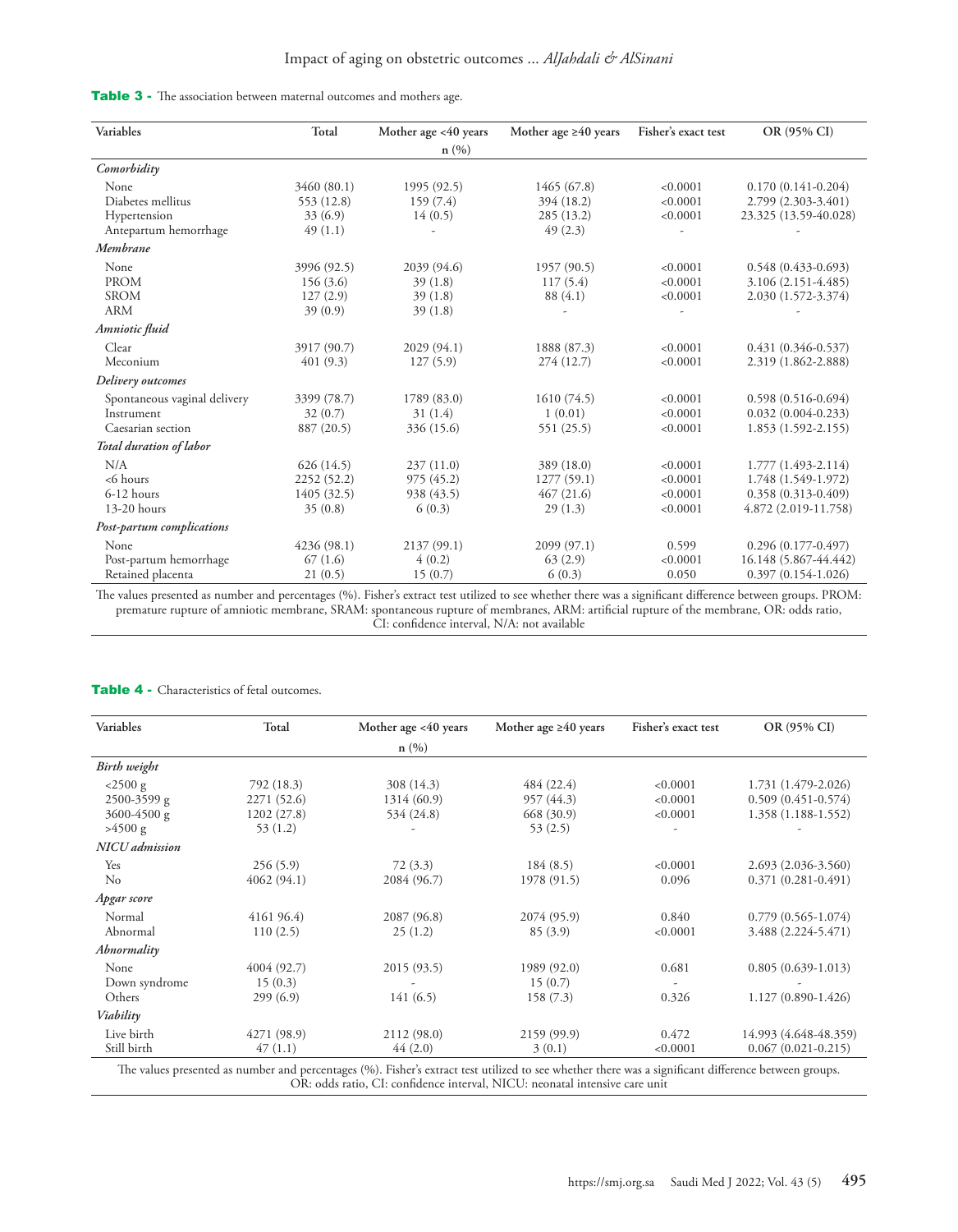The results of this research supported findings of other studies that AMA was linked with prenatal complications. In this study, 18.2% of our AMA women group had diabetes mellitus and 13.2% had hypertension. In line with our results many researcher carried out in Saudi Arabia and in different areas had revealed similar findings.[4,](#page-7-3)[14](#page-7-13) Previous researches in Saudi Arabia reported that age >35 years was a risk factor for preeclampsia and GDM[.4](#page-7-3) This contributed to ovaries aging process and inadequate maternal cardiovascular adaptations during pregnancy. Furthermore, trophoblast cells' ability to invade underlying decidua is limited due to decidua response impairment and changes in microvillus architecture. Moreover, an ischemic placenta may cause greater oxidative stress reactions, resulting in increased syncytiotrophoblast apoptosis and immunological reactions, increasing likelihood of pregnancy problems[.15](#page-7-14)

Mothers with AMA are liable to have diabetes mellitus versus younger women.[16](#page-7-15) With increasing age, pancreatic B-cell function and insulin sensitivity decline, and up to 16% of AMA women had an abnormal glucose tolerance test. This could be related to a link between aging and progressive arterial endothelial destruction, or it could be owing to rising prevalence of obesity as people become older, which is linked to decreased insulin sensitivity.[16](#page-7-15) Due to gradual compliance loss, decrease in vascular responsiveness to endotheliumdependent vasodilators, myocardial compliance loss, and aortic flow loss during diastole, normal hemodynamic alterations in pregnancy appear to be in the opposite direction from those seen with aging, making pregnancy adaptation more difficult. Preeclampsia, intrauterine growth restriction, and placental abruption are all more likely in women who have prior hypertension.<sup>16</sup> These findings point to necessity for more rigorous prenatal monitoring and management. In our study, antepartum hemorrhage (APH) occurred in 2.3% of our mothers with AMA. Ngowa et al<sup>17</sup> reported that APH was 10-fold more in AMA primiparous women versus their younger counterparts and 2-fold higher in AMA multiparous women versus their younger counterparts.

Increasing maternal age also linked with higher risk of CS and instrumental deliveries.<sup>[18](#page-7-17)</sup> The results of this study revealed that CS was significantly higher 25.5% for women aged ≥40 years versus 15.6% for women aged <40 years (*p*<0.0001). While, spontinous vaginal (74.5%) and instrumental deliveries (0.01%) were significantly lower for women aged ≥40 years versus women aged <40 years (*p*<0.0001). Premature rupture of amniotic membrane (5.4%) and SROM (4.1%)

were significantly higher for women aged ≥40 years versus women aged <40 years (*p*<0.0001). Meconium in amnotic fluid was significantly higher in 12.7% for females aged  $\geq 40$  years versus 5.9% females aged <40 years ( $p < 0.0001$ ). Duration of labor  $< 6$  hours (59.1%) and 13-20 hours (3.1%) were significantly higher in women aged ≥40 years compared with women aged  $<40$  years ( $p<0.0001$ ). Another study with a total of 24032 pregnancies of women <40 years, reported a greater probability of surgical delivery (caesarean, forceps, and vacuum), 61.0% of older nulliparous women compared to 35.0% of younger nulliparous women, despite decreased birth weight and gestational age.<sup>19</sup> In retrospective cohort analysis of mothers aged 45 years, CS rate 49.0% versus 23.0% in 20-29 years aged group  $(p<0.0001)$ .<sup>[20](#page-7-19)</sup> Despite parity, frequencies and hazards of primary CS increased with age in cohort analysis in the United States of 78880 singleton births, which excluded from the study cases with previous CS surgery.<sup>21</sup> Researches in American countries, European, and Asian revealed that CS rate in females >35 varied from  $53.3-91.8\%$ <sup>[22](#page-7-21),[23](#page-7-22)</sup> In Beijing, a research recruited 15 hospitals, recorded that rate of CS was 74.8% in females  $\geq 40$  years old and 66.3% in females of 35-39 years old.<sup>24</sup> Londero et al<sup>25</sup> reported that in older women, there was a reduced prevalence of labor and spontaneous birth, as well as a greater rate of CS. The causes of operative delivery high rate in older women were controversial. Labor distocia reported to be more in AMA due to inefficient uterine actions.<sup>26</sup> Because of decreased oxytocin receptors numbers and inability of aged myometrium to contract, CS may be an easy choice for doctors as well. Fetal discomfort, multiple gestations, non-vertex presentation, placenta previa, macrosomia, constricted pelvis, and repeated CS deliveries are all age-related contributing factors.[16](#page-7-15) Only link to emergency CS could be explained in this way. Instead, it has been argued that unexpectedly high incidence of elective CS births between older females was due to disparities in care and maternal preferences.<sup>27</sup> Women >40 years old more were likely to have elective CS without medical reasons.<sup>[28](#page-7-27)</sup>

The postpartum complications reported in this study were PPH and retained placenta. Postpartum hemorrhage rate in mothers with AMA (2.9%) was significantly higher than those with younger age (0.2%), with an OR of 16.148; 95% Cl: (5.867- 44.442), (*p*<0.0001). Meanwhile, retained placenta (0.3%) was significantly lower in AMA than those with younger age (0.7%) with an OR of 0.397; 95% Cl: (0.154-1.026), (*p*=0.050). Our results are in line with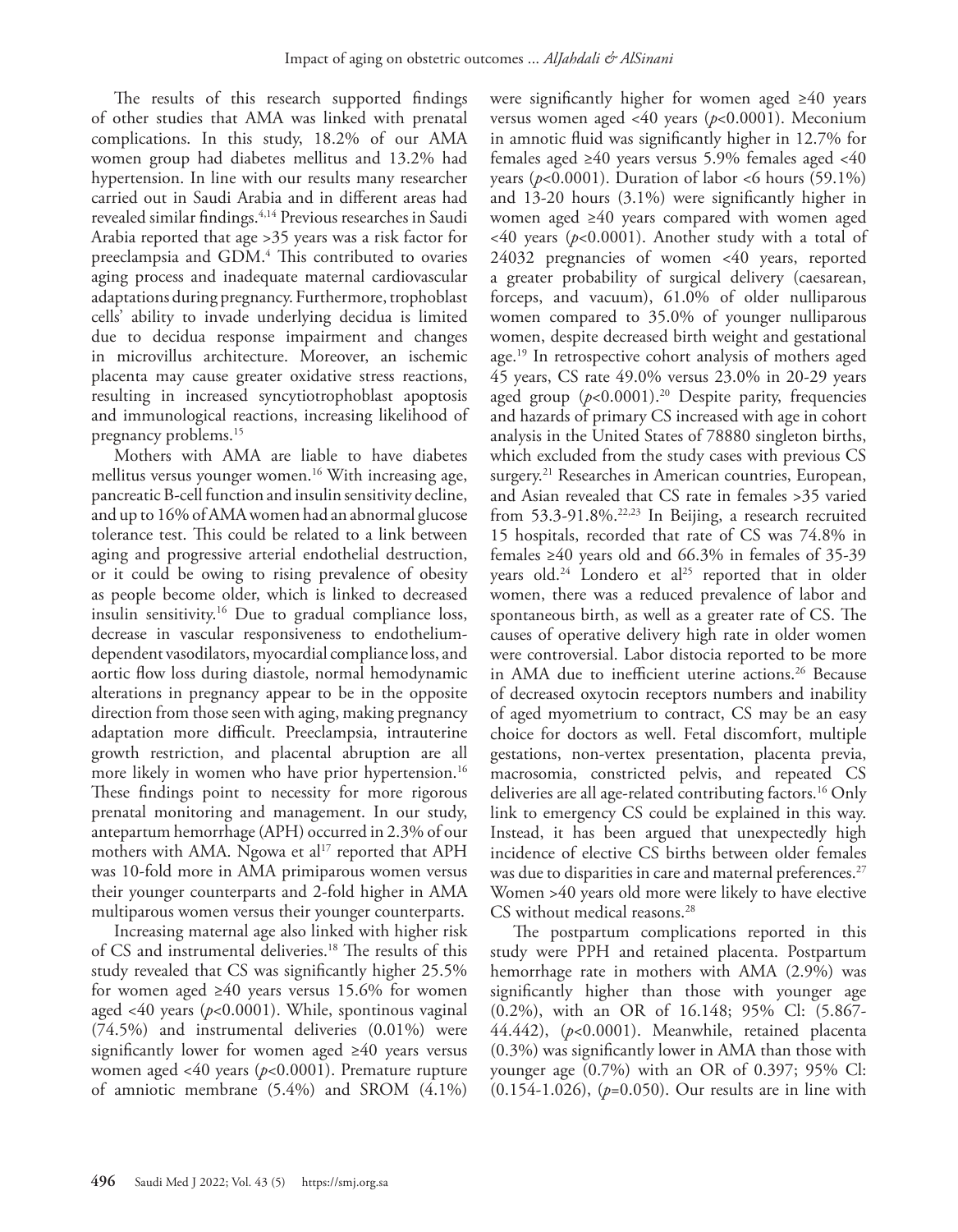previous researches carried out in the United Kingdom, Nigeria, and America, AMA was linked with PPH risk.[29](#page-7-28) Meanwhile, Chinese studies showed a decline in odds of PPH with increasing mother age.<sup>[29](#page-7-28)</sup> Chinese government took precautions to control PPH rate.<sup>22</sup> Higher rates of CS birth among older women are most likely to blame for some of the increased risk of PPH.[30](#page-7-29)

The results of this study revealed number of lowbirth-weight newborns (<2500 grams) of AMA women were significantly higher than those of younger women (*p*<0.0001). They had 1.7-fold increased risk than younger women. This can be explained by intrauterine growth retardation (IUGR) that may occur due to insufficient placenta. Also, number of newborns with macrosomia (>4500 grams) of AMA women were significantly higher than those of younger women (*p*<0.0001). They had 1.4-fold increased risk than younger women. This can be explained by women with AMA having more diabetes mellitus that led to macrosomia. In this respect, Ratnasiri et al<sup>31</sup> considered mother's elevated age as an indirect risk factor for low birth weight neonate. The results of this research showed that newborns of AMA women had higher rate of NICU admissions and low Apgar score at 5 minutes that younger women  $(p<0.0001)$ . They had 2.693- and 3.488-fold increased risk than younger women in NICU admissions and low Apgar score at 5 minutes. This may be explained by high incidence of congenital anomalies, low Apgar score, low birth weight, IUGR, and prematurity among newborn of AMA mothers. Previous researches in Saudi Arabia reported that age >35 years was a risk factor for adverse neonatal outcomes specifically low birth weight, still birth, neonatal death, and NICU admissions.[4](#page-7-3) Also, newborns of AMA women had Down syndrome (0.7%) and other congenital anomalies (7.3%). Others reported that women of AMA were at increased risk factors for low birth weight, low Apgar score, and preterm labor.<sup>17</sup> Pregnancy at ≥35 and ≥40 years old of age added 1.0% and 2.5% to risk of non-chromosomal abnormalities versus baseline risk of 3.5% in females aged <25 years[.32](#page-8-1) Those included cardiac anomalies (2x), clubfoot (3x), hernia of diaphragm (10.5x), cleft palate, spina bifida, limb anomalies, syndactyly, and male genital abnormalities. $33$  In this study, only 3 (0.1%) cases in AMA women were still birth that was significantly lower than younger women that reported 44 (2.0%) cases. These results can be explained by good antenatal care received by AMA group. A Scottish research showed that women aged ≥40 had higher than 2-fold, raised risk of delivery related perinatal mortality.<sup>[34](#page-8-2)</sup> All of 4 stillbirths in Shan et al's<sup>29</sup> research were in mothers aged

≥40. Advanced maternal age was linked with adverse pregnancy outcomes as pre-term birth, stillbirth, low birth weight, and unexplained fetal death.<sup>35</sup> When AMA women versus mothers aged 20-34 years in a large scale research undertaken by World Health Organization in 29 countries from Latin America, Africa, Asia, and Middle East, odds of stillbirths, preterm birth, and low birth weight were shown to be greater in AMA mothers.<sup>36</sup> Findings from European and American countries also demonstrated that AMA women had less neonatal unfavorable outcomes, with some even finding an inverse link.<sup>[22](#page-7-21),[37](#page-8-5)</sup> One cause could be self-regulatory maternal behavior. After infertility and miscarriage, the survival of better embryos or foetuses in AMA women could be the second cause.<sup>38</sup> In AMA women, natural selection has resulted in only better embryos surviving and avoiding negative pregnancy outcomes.<sup>38</sup> Older women reported less psychosocial stress than younger women, who were going through a societal revolution and may be under a lot of stress and have mood swings. Psychosocial stress was linked to an increased preterm birth risk.<sup>39</sup> Neonatal outcomes improved as coping mechanisms and socioeconomic support improved. During labour, especially in individuals over age of 40, intensive monitoring and sufficient preparation are required.

*Strengths and limitations.* The vast number of patients included in this trial, all of whom were thoroughly controlled in single institution, the meticulous data collecting, and detailed interest data on maternal and neonatal outcomes are only a few of the study's advantages. Because it was a single-center trial, a selection bias could not be ruled out, but this dependable database allowed for accurate and consistent retrospective analysis. Absence of collected data regarding patients' socioeconomic condition, inability to get information on former preterm delivery for multivariable logistic regression analysis in prematurity, kind of conception and other preexisting or underlying gynaecological disorders were limitations of this study.

In conclusion, CS birth, PROM, unclear amniotic fluid, prenatal illnesses as diabetes mellitus, hypertension, APH, longer delivery period, and postpartum hemorrhage were all linked to maternal age. Also, AMA was linked with many newborn complications such as low birth weight, macrosomia, low Apgar score at 5 minutes, and NICU admission, more congenital anomalies but less still birth. These findings have implications for obstetric and neonatal service planning and delivery in places where a growing number of females want to delay having their first child until later in life. Given the well-established and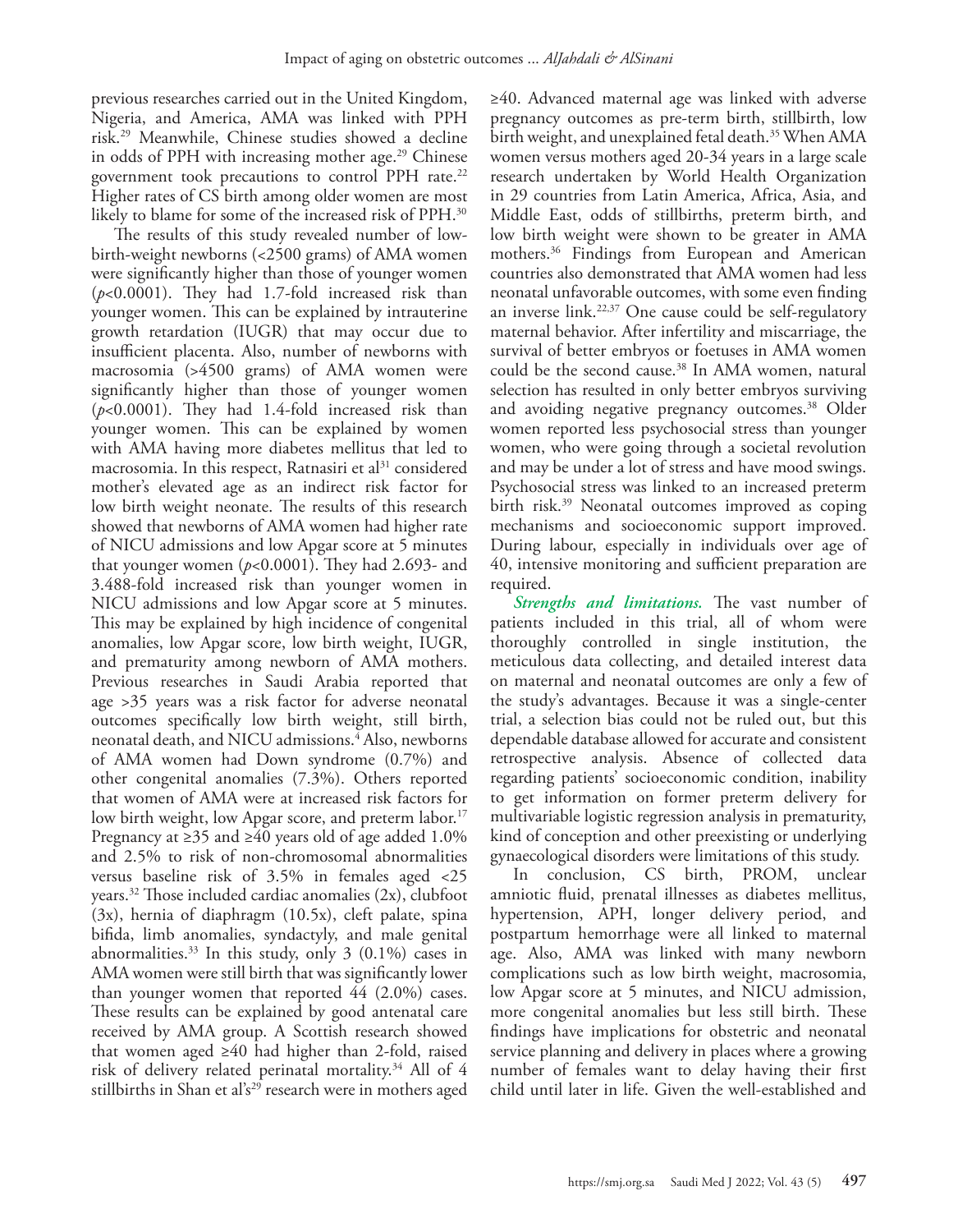continuing trend of postponing childbearing, maternal care providers should carefully consider these findings in order to adequately inform mothers, provide evidencebased data to support their procreation choices, and improve clinical surveillance aimed at identifying early manifestations of poor outcomes. Thus, in these patients, preconception evaluation and treatment of existing medical issues would be recommended prior to pregnancy.

Acknowledgment. *The authors gratefully acknowledge Oxford Science Editing Ltd. (www.oxfordscience.org) for English language editing.*

#### References

- <span id="page-7-0"></span> 1. [Attali E, Yogev Y. The impact of advanced maternal age on](https://pubmed.ncbi.nlm.nih.gov/32773291/)  pregnancy outcome. *[Best Pract Res Clin Obstet Gynaecol](https://pubmed.ncbi.nlm.nih.gov/32773291/)* 2021; [70: 2-9.](https://pubmed.ncbi.nlm.nih.gov/32773291/)
- <span id="page-7-1"></span> 2. [Cao G, Yang L, Liu L, Ma Z, Wang J, Bi J. Environmental](https://pubmed.ncbi.nlm.nih.gov/29758868/)  [incidents in China: lessons from 2006-2015.](https://pubmed.ncbi.nlm.nih.gov/29758868/) *Sci Total Environ* [2018; 633: 1165-1172.](https://pubmed.ncbi.nlm.nih.gov/29758868/)
- <span id="page-7-2"></span> 3. [Fu Y, Schwebel DC, Hu G. Physicians' workloads in China:](https://pubmed.ncbi.nlm.nih.gov/30081497/)  1998-2016. *[Int J Environ Res Public Health](https://pubmed.ncbi.nlm.nih.gov/30081497/)* 2018; 15: 1649.
- <span id="page-7-3"></span> 4. [Fayed AA, Wahabi H, Mamdouh H, Kotb R, Esmaeil S.](https://pubmed.ncbi.nlm.nih.gov/28893746/)  [Demographic profile and pregnancy outcomes of adolescents](https://pubmed.ncbi.nlm.nih.gov/28893746/)  [and older mothers in Saudi Arabia: analysis from Riyadh](https://pubmed.ncbi.nlm.nih.gov/28893746/)  [Mother \(RAHMA\) and baby cohort study.](https://pubmed.ncbi.nlm.nih.gov/28893746/) *BMJ Open* 2017; 7: [e016501.](https://pubmed.ncbi.nlm.nih.gov/28893746/)
- <span id="page-7-4"></span> 5. [Claramonte Nieto M, Meler Barrabes E, Garcia Martínez S,](https://pubmed.ncbi.nlm.nih.gov/31547808/)  [Gutiérrez Prat M, Serra Zantop B. Impact of aging on obstetric](https://pubmed.ncbi.nlm.nih.gov/31547808/)  [outcomes: defining advanced maternal age in Barcelona.](https://pubmed.ncbi.nlm.nih.gov/31547808/) *BMC [Pregnancy Childbirth](https://pubmed.ncbi.nlm.nih.gov/31547808/)* 2019; 19: 342.
- <span id="page-7-5"></span> 6. [Solanke BL, Salau OR, Popoola OE, Adebiyi MO, Ajao OO.](https://pubmed.ncbi.nlm.nih.gov/31262350/)  [Socio-demographic factors associated with delayed childbearing](https://pubmed.ncbi.nlm.nih.gov/31262350/)  in Nigeria. *BMC Res Notes* [2019; 12: 374.](https://pubmed.ncbi.nlm.nih.gov/31262350/)
- <span id="page-7-6"></span> 7. [Keskin S. Advanced maternal age and adverse perinatal](https://dergipark.org.tr/en/pub/mbsjohs/issue/44108/542026)  [outcomes - one decade analysis.](https://dergipark.org.tr/en/pub/mbsjohs/issue/44108/542026) *Middle Black Sea J of Health Sci* [2019; 5: 11-15.](https://dergipark.org.tr/en/pub/mbsjohs/issue/44108/542026)
- <span id="page-7-7"></span> 8. [Kim YN, Choi DW, Kim DS, Park EC, Kwon JY. Maternal age](https://pubmed.ncbi.nlm.nih.gov/33436971/)  [and risk of early neonatal mortality: a national cohort study.](https://pubmed.ncbi.nlm.nih.gov/33436971/) *Sci Rep* [2021; 11: 814.](https://pubmed.ncbi.nlm.nih.gov/33436971/)
- <span id="page-7-8"></span> 9. [Li Y, Ren X, He L, Li J, Zhang S, Chen W. Maternal age and](https://pubmed.ncbi.nlm.nih.gov/32017960/)  [the risk of gestational diabetes mellitus: a systematic review and](https://pubmed.ncbi.nlm.nih.gov/32017960/)  [meta-analysis of over 120 million participants.](https://pubmed.ncbi.nlm.nih.gov/32017960/) *Diabetes Res Clin Pract* [2020; 162: 108044.](https://pubmed.ncbi.nlm.nih.gov/32017960/)
- <span id="page-7-9"></span>10. [Mehari MA, Maeruf H, Robles CC, Woldemariam S, Adhena](https://pubmed.ncbi.nlm.nih.gov/32000714/)  [T, Mulugeta M, et al. Advanced maternal age pregnancy](https://pubmed.ncbi.nlm.nih.gov/32000714/)  [and its adverse obstetrical and perinatal outcomes in Ayder](https://pubmed.ncbi.nlm.nih.gov/32000714/)  [comprehensive specialized hospital, Northern Ethiopia, 2017: a](https://pubmed.ncbi.nlm.nih.gov/32000714/)  [comparative cross-sectional study.](https://pubmed.ncbi.nlm.nih.gov/32000714/) *BMC Pregnancy Childbirth* [2020; 20: 60.](https://pubmed.ncbi.nlm.nih.gov/32000714/)
- <span id="page-7-10"></span>11. [Almalki S, Ganong L. Family life education in Saudi Arabia.](https://link.springer.com/chapter/10.1007/978-3-319-77589-0_24)  *Springer Cham* [2018: 381-396.](https://link.springer.com/chapter/10.1007/978-3-319-77589-0_24)
- <span id="page-7-11"></span>12. [Wahabi H, Esmaeil S, Fayed A. Maternal prepregnancy weight](https://pubmed.ncbi.nlm.nih.gov/33869631/)  [and pregnancy outcomes in Saudi women: subgroup analysis](https://pubmed.ncbi.nlm.nih.gov/33869631/)  [from Riyadh mother and baby cohort study \(RAHMA\).](https://pubmed.ncbi.nlm.nih.gov/33869631/)  *Biomed Res Int* [2021; 2021: 6655942.](https://pubmed.ncbi.nlm.nih.gov/33869631/)
- <span id="page-7-12"></span>13. [Moussa HN, Alrais MA, Leon MG, Abbas EL, Sibai BM.](https://www.future-science.com/doi/10.4155/fsoa-2016-0035)  [Obesity epidemic: impact from preconception to postpartum.](https://www.future-science.com/doi/10.4155/fsoa-2016-0035)  *Future Sci OA* [2016; 2: FSO137.](https://www.future-science.com/doi/10.4155/fsoa-2016-0035)
- <span id="page-7-13"></span>14. [Frederiksen LE, Ernst A, Brix N, Braskhøj Lauridsen LL,](https://pubmed.ncbi.nlm.nih.gov/29420406/)  [Roos L, Ramlau-Hansen CH, et al. Risk of adverse pregnancy](https://pubmed.ncbi.nlm.nih.gov/29420406/)  [outcomes at advanced maternal age.](https://pubmed.ncbi.nlm.nih.gov/29420406/) *Obstet Gynecol* 2018; 131: [457-463.](https://pubmed.ncbi.nlm.nih.gov/29420406/)
- <span id="page-7-14"></span>15. [Munira S, Ivy R, Ashraf F, Khalil MI. Adverse pregnancy](https://doi.org/10.36348/sijog.2020.v03i07.001)  [outcome among different maternal age group - a comparative](https://doi.org/10.36348/sijog.2020.v03i07.001)  study. *[Sch Int J Obstet Gynec](https://doi.org/10.36348/sijog.2020.v03i07.001)* 2020; 3: 163-169.
- <span id="page-7-15"></span>16. [Correa-de-Araujo R, Yoon SSS. Clinical outcomes in high-risk](https://pubmed.ncbi.nlm.nih.gov/33185505/)  [pregnancies due to advanced maternal age.](https://pubmed.ncbi.nlm.nih.gov/33185505/) *J Womens Health (Larchmt)* [2021; 30: 160-167.](https://pubmed.ncbi.nlm.nih.gov/33185505/)
- <span id="page-7-16"></span>17. [Ngowa JD, Ngassam AN, Dohbit JS, Nzedjom C, Kasia JM.](https://pubmed.ncbi.nlm.nih.gov/23734279/)  [Pregnancy outcome at advanced maternal age in a group of](https://pubmed.ncbi.nlm.nih.gov/23734279/)  [African women in 2 teaching hospitals in Yaounde, Cameroon.](https://pubmed.ncbi.nlm.nih.gov/23734279/)  *Pan Afr Med J* [2013; 14: 134.](https://pubmed.ncbi.nlm.nih.gov/23734279/)
- <span id="page-7-17"></span>18. [Maoz-Halevy E, Pariente G, Sheiner E, Wainstock T. Perinatal](https://pubmed.ncbi.nlm.nih.gov/31739368/)  [outcomes of women aged 50 years and above.](https://pubmed.ncbi.nlm.nih.gov/31739368/) *Am J Perinatol*  [2020; 37: 79-85.](https://pubmed.ncbi.nlm.nih.gov/31739368/)
- <span id="page-7-18"></span>19. [Londero AP, Rossetti E, Pittini C, Cagnacci A, Driul L. Maternal](https://pubmed.ncbi.nlm.nih.gov/31337350/)  [age and the risk of adverse pregnancy outcomes: a retrospective](https://pubmed.ncbi.nlm.nih.gov/31337350/)  cohort study. *[BMC Pregnancy Childbirth](https://pubmed.ncbi.nlm.nih.gov/31337350/)* 2019; 19: 261.
- <span id="page-7-19"></span>20. [Robson SJ, de Costa CM. Thirty years of the World Health](https://pubmed.ncbi.nlm.nih.gov/28253469/)  [Organization's target caesarean section rate: time to move on.](https://pubmed.ncbi.nlm.nih.gov/28253469/)  *Med J Aust* [2017; 206: 181-185.](https://pubmed.ncbi.nlm.nih.gov/28253469/)
- <span id="page-7-20"></span>21. [Richards MK, Flanagan MR, Littman AJ, Burke AK, Callegari](https://pubmed.ncbi.nlm.nih.gov/26741572/)  [LS. Primary cesarean section and adverse delivery outcomes](https://pubmed.ncbi.nlm.nih.gov/26741572/)  [among women of very advanced maternal age.](https://pubmed.ncbi.nlm.nih.gov/26741572/) *J Perinatol* [2016; 36: 272-277.](https://pubmed.ncbi.nlm.nih.gov/26741572/)
- <span id="page-7-21"></span>22. [Dietl A, Cupisti S, Beckmann MW, Schwab M, Zollner U.](https://pubmed.ncbi.nlm.nih.gov/26366002/)  [Pregnancy and obstetrical outcomes in women over 40 years of](https://pubmed.ncbi.nlm.nih.gov/26366002/)  age. *[Geburtshilfe Frauenheilkd](https://pubmed.ncbi.nlm.nih.gov/26366002/)* 2015; 75: 827-832.
- <span id="page-7-22"></span>23. [Ben-David A, Glasser S, Schiff E, Zahav AS, Boyko V,](https://pubmed.ncbi.nlm.nih.gov/26686195/)  [Lerner-Geva L. Pregnancy and birth outcomes among](https://pubmed.ncbi.nlm.nih.gov/26686195/)  [Primiparae at very advanced maternal age: at what price?](https://pubmed.ncbi.nlm.nih.gov/26686195/)  *[Matern Child Health J](https://pubmed.ncbi.nlm.nih.gov/26686195/)* 2016; 20: 833-842.
- <span id="page-7-23"></span>24. [Wang C, Wang XY, Yang HX. \[Effect of maternal age on](https://pubmed.ncbi.nlm.nih.gov/28851167/)  [pregnancy outcomes in Beijing\].](https://pubmed.ncbi.nlm.nih.gov/28851167/) *Zhonghua Fu Chan Ke Za Zhi*  [2017; 52: 514-520. \[in Chinese\]](https://pubmed.ncbi.nlm.nih.gov/28851167/)
- <span id="page-7-24"></span>25. [Londero AP, Rossetti E, Pittini C, Cagnacci A, Driul L. Maternal](https://pubmed.ncbi.nlm.nih.gov/31337350/)  [age and the risk of adverse pregnancy outcomes: a retrospective](https://pubmed.ncbi.nlm.nih.gov/31337350/)  cohort study. *[BMC Pregnancy Childbirth](https://pubmed.ncbi.nlm.nih.gov/31337350/)* 2019; 19: 261.
- <span id="page-7-25"></span>26. [Waldenström U, Ekéus C. Risk of labor dystocia increases with](https://pubmed.ncbi.nlm.nih.gov/28498626/)  [maternal age irrespective of parity: a population-based register](https://pubmed.ncbi.nlm.nih.gov/28498626/)  study. *[Acta Obstet Gynecol Scand](https://pubmed.ncbi.nlm.nih.gov/28498626/)* 2017; 96: 1063-1069.
- <span id="page-7-26"></span>27. [Herstad L, Klungsøyr K, Skjærven R, Tanbo T, Eidem I, Forsén](https://pubmed.ncbi.nlm.nih.gov/22435923/)  [L, et al. Maternal age and elective cesarean section in a low-risk](https://pubmed.ncbi.nlm.nih.gov/22435923/)  population. *[Acta Obstet Gynecol Scand](https://pubmed.ncbi.nlm.nih.gov/22435923/)* 2012; 91: 816-823.
- <span id="page-7-27"></span>28. [Muto H, Ishii K, Nakano T, Hayashi S, Okamoto Y, Mitsuda](https://pubmed.ncbi.nlm.nih.gov/29094431/)  [N. Rate of intrapartum cesarean section and related factors in](https://pubmed.ncbi.nlm.nih.gov/29094431/)  [older nulliparous women at term.](https://pubmed.ncbi.nlm.nih.gov/29094431/) *J Obstet Gynaecol Res* 2018; [44: 217-222.](https://pubmed.ncbi.nlm.nih.gov/29094431/)
- <span id="page-7-28"></span>29. [Shan D, Qiu PY, Wu YX, Chen Q, Li AL, Ramadoss S, et al.](https://pubmed.ncbi.nlm.nih.gov/30115949/)  [Pregnancy outcomes in women of advanced maternal age: a](https://pubmed.ncbi.nlm.nih.gov/30115949/)  [retrospective cohort study from China.](https://pubmed.ncbi.nlm.nih.gov/30115949/) *Sci Rep* 2018; 8: 12239.
- <span id="page-7-29"></span>30. Başer E, Seçkin KD, Erkılınç S, Karslı MF, Yeral IM, Kaymak O, et al. The impact of parity on perinatal outcomes in pregnancies complicated by advanced maternal age. *J Turk Ger Gynecol Assoc* 2013; 14: 205-209.